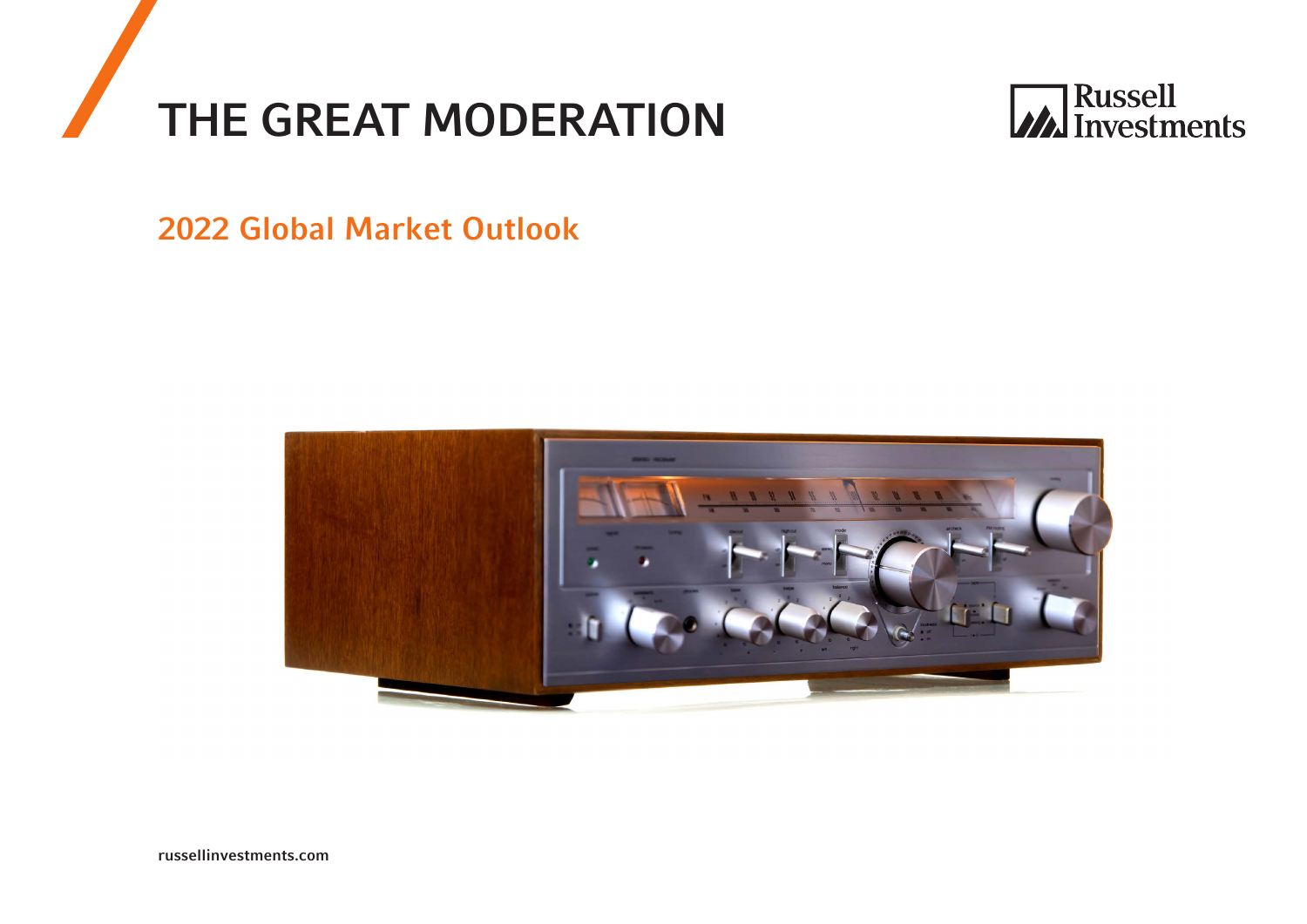# Synopsis

We believe global growth will be slower in 2022 than 2021, but still above trend. Amid this backdrop, we think equities should outperform bonds. In addition, while inflation has yet to peak, we believe it will likely decline over the year. As a result, we expect any tightening by central banks in 2022 will be modest.

## Key market themes

2021 was a year of rebound and recovery, and we expect that 2022, by contrast, will be a year of moderation - particularly when it comes to growth, inflation and investment returns. Developed economies have spare capacity, households are sitting on accumulated savings from the pandemic lockdown and central banks are planning to remove accommodation only gradually. Overall, the global economy appears poised for a second year of above-trend growth, but at a slower pace than in 2021. In our view, the three main uncertainties for 2022 are:

- The durability of the spike in inflation
- The extent and duration of the property-market-driven slowdown in China
- Possible further COVID-19 lockdowns as infection rates increase again or new variants emerge

We expect the spike in inflation will be mostly transitory, although it could reach uncomfortably high levels in early 2022 before declining as supply-side issues are resolved. We also think that while Chinese authorities are likely to implement stimulus measures to soften the nation's property slump, the response may be too late and too small to prevent a deeper downturn. Regarding COVID-19 risks, while the success of vaccines and approval of pills to treat infections has made investors more relaxed, the new omicron variant demonstrates that these risks can quickly return.

Our cycle, value and sentiment (CVS) investment decision-making process continues to score global equities as expensive, with the U.S. the most expensive developed equity market globally. We see the business cycle as still supportive for equities, while becoming a larger headwind for government bonds. In the U.S., we believe that moderating demand, coupled with a rebalancing



in demand (from goods to services) and a healing supply-side of the economy, should allow inflation

rates to throttle down aggressively in the second half of 2022. We also think rate hikes by the U.S. Federal Reserve (Fed) are unlikely before 2023.

We expect Europe to head into 2022 with healthy growth momentum, with business surveys showing broad-based gains across countries and sectors, and fiscal policy set to provide persistent support to growth. We believe that the MSCI EMU Index, which reflects the European Economic and Monetary Union, has the potential to outperform the S&P 500® Index in the coming quarters.

In the UK, Brexit has placed constraints on labor supply, putting upward pressure on wages and inflation. The situation is encouraging the Bank of England to begin raising interest rates, with markets priced for liftoff in February. While UK equities have lagged the global rally in 2021, the FTSE 100 Index is the cheapest of the major developed equity markets and offers a dividend yield of close to 3.5% as of November 2021. We believe it has the potential to outperform in a global cyclical rally as fears around inflation and COVID-19 ease.

China's property-market downturn, triggered by the collapse of developers such as Evergrande, is a large drag on economic growth. It's difficult to gauge the exact size of China's residential property sector, but somewhere around 20% of GDP (gross domestic product) seems in the ballpark, according to various estimates. A reasonable assumption is that there will be some stimulus in the first half of 2022, which should see China's growth trajectory improve toward the end of the year.

In Japan, inflation has remained very subdued, due to softer demand and less challenge with supply chains. We do expect a very modest increase in inflation through 2022, given that import prices have been rising. However, this is unlikely to pose a challenge to the Bank of Japan, which we believe will lag other central banks in raising interest rates.

Economic growth in Australia should pick up through 2022 as the country reopens following sustained lockdowns during the second half of 2021. Because Australia has not seen the same levels of wage pressure as other regions, we believe the Reserve Bank of Australia will likely hold on raising rates through 2022.

We foresee above-trend growth in Canada in 2022, but are less convinced that the Bank of Canada (BoC) will hike as much as markets are pricing. We believe the more likely outcome from the BoC in 2022 is two rate increases, rather than the five markets are penciling in.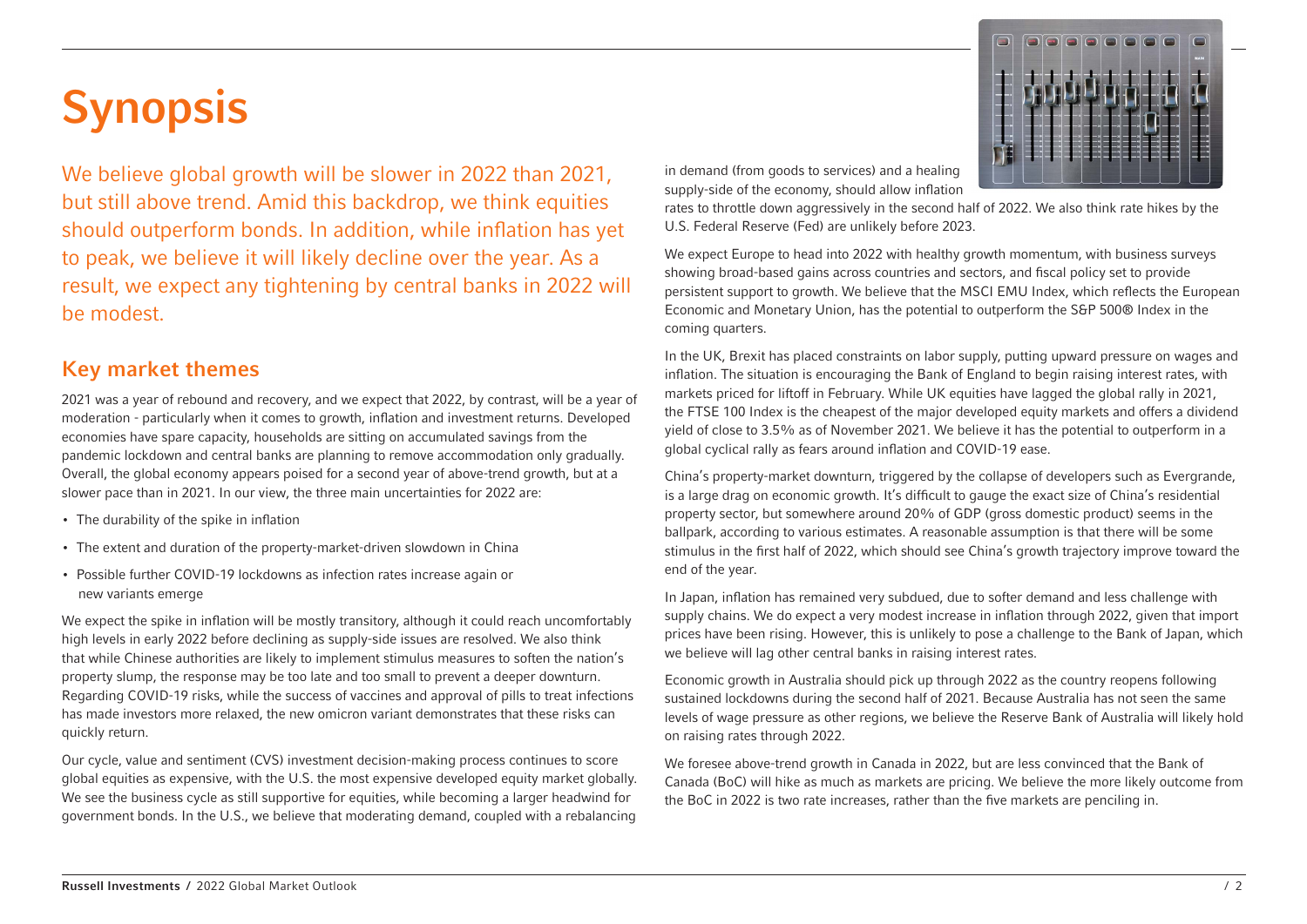## Economic views



## U.S. GROWTH

We believe that the U.S. economy will deliver 4% real GDP growth in 2022.



## CHINA SLOWDOWN

We expect China's GDP growth rate will slow to under 5% in 2022.



#### EUROPEAN GROWTH

We believe Europe's exposure to financials and cyclically sensitive sectors - including industrials, materials and energy - gives it the potential to outperform as economic activity picks up and yield curves steepen.



## U.S. EMPLOYMENT

We believe that the U.S. is unlikely to achieve *maximum employment* - or an unemployment rate of 4% - until the end of 2022.



## 10-YEAR TREASURY OUTLOOK

We expect the 10-year U.S. Treasury yield to rise to around 2% by the end of 2022.

# Asset class views

#### Equities: Preference for non-U.S. equities

We believe above-trend global growth and steeper yield curves should favour undervalued cyclical value stocks over expensive technology and growth stocks. Relative to the U.S., the rest of the world is overweight cyclical value stocks.

#### Fixed income: Government bonds expensive

We expect government bond yields will face upward pressure as above-trend growth closes output gaps. High yield and investment grade credit are expensive on a spread basis, but have support from a positive-cycle view that supports corporate profit growth and keeps default rates low.

#### Currencies: U.S. dollar likely to weaken

The U.S. dollar has been supported by expectations for early Fed tightening and U.S. economic growth leadership. We believe it should weaken as global growth leadership rotates away from the U.S. and as expectations for early Fed tightening are unwound. We think that the main beneficiary is likely to be the euro, which is still undervalued. We also believe British sterling and the economically sensitive *commodity currencies* - the Australian dollar, the New Zealand dollar and the Canadian dollar - can make further gains. We think the Japanese yen also has upside potential, given its undervaluation and supportive real yields. Additionally, sentiment is a positive, with investors crowded into short yen positions.



*Please visit:*

russellinvestments.com

*to read the complete [2022 Global Market Outlook](https://russellinvestments.com/uk/global-market-outlook)*